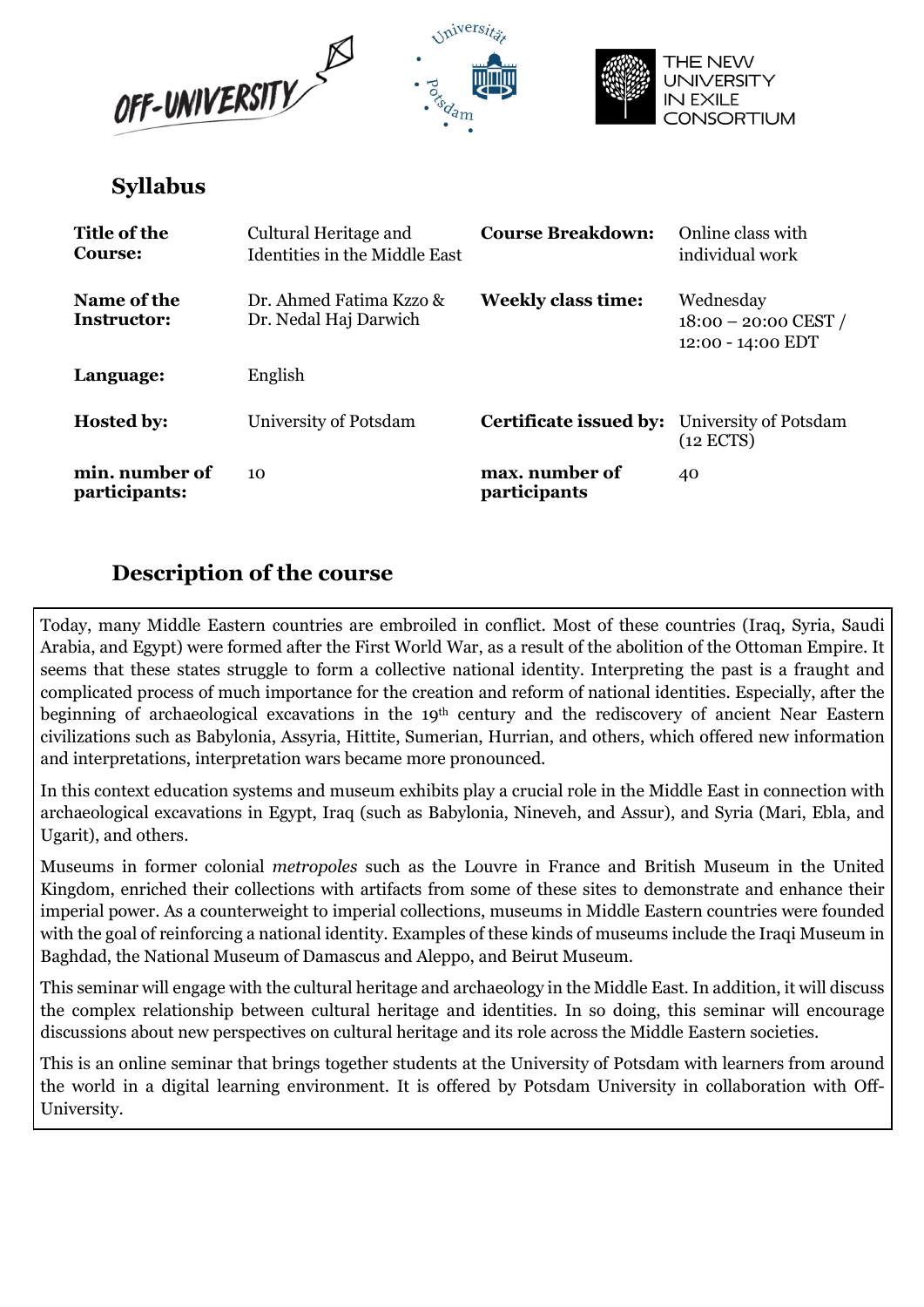





# Aims

- Present the beginning of ancient Near Eastern archaeology and the relationship of the academic discipline of archaeology with imperialism, colonialism, and nationalism.
- Spotlight on Arabic historical resources, which are usually ignored in European universities.
- Present and analyze the education system in Syria, Iraq, and Saudi Arabia and its role in building the national identity.
- Develop new perspectives on the role of archaeology and cultural heritage in societies.

# Learning outcomes

- Develop an understanding of the discipline of archaeology and its relationship with imperialism, colonialism, and nationalism.
- Comprehensive understanding of policies used to employ cultural heritage in national identity construction.
- Comprehensive understanding of national states' history and the cultural identities in the Near East.
- Aware of various ideologies in the region and their view on the past/antiquities (such as political parties or even the ISIS "Islamic State in Iraq and Syria")

# Seminar requirements

Reading materials: Each week has some reading materials which are required. These materials will be available 5 days before the class session, on each Thursday.

Two or three questions will be attached with the reading materials. These questions should only be kept in mind to be discussed during the seminar time.

# Participant's Tasks to qualify for writing the final paper:

Each participant should deliver a short presentation (in a group) and write one short essay to be able to write the long final essay.

**Presentations in groups:** Participants will be divided into groups to work on a specific subject. The presentation should be discussed with the instructors in advance. The presentation should be around 20 min.

Short essay: Each participant should write a short essay by his choice. The essay should be at least 500 words long.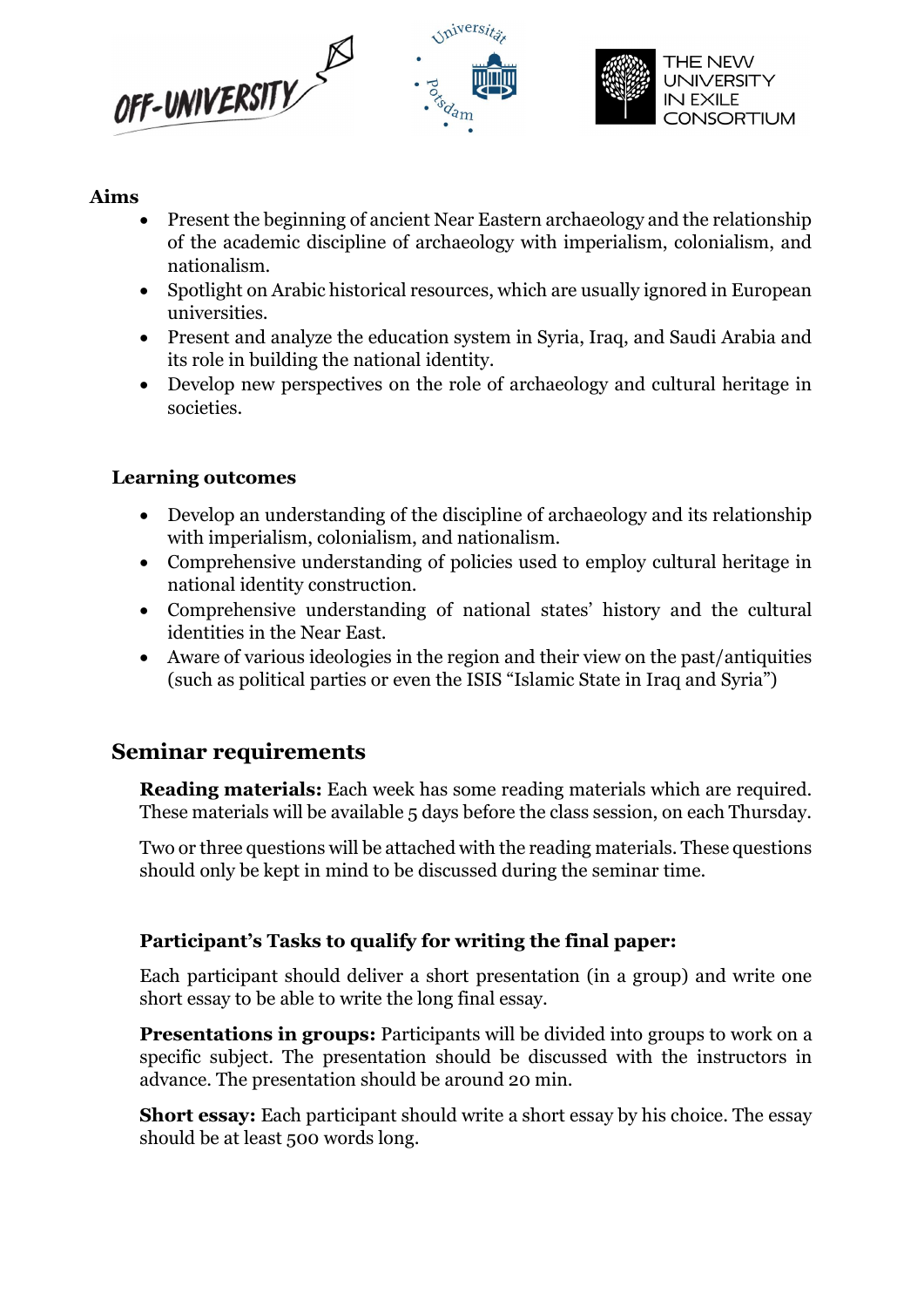

Long final essay: After making the presentation and the short essay, the participant should submit a long final essay due September 30th, 2022. It should be between 15 – 25 pages (5000 words and 6500 words) in length (do check your Studienordnung if you are a University of Potsdam student). The topic of the essay should be discussed with the instructors and could be on the same topic of the presentation but must be written in an academic and referenced way.

The grading scheme is as follows:

 $1 =$  sehr gut (very good: an excellent achievement)

2 = gut (good: an achievement that is significantly above the average requirements)

3 = befriendigend (satisfactory: an achievement which corresponds to average requirements)

4 = ausreichend (sufficient: a performance that still meets the requirements despite its deficiencies)

5 = nicht ausreichend (not sufficient: an achievement which does not meet the requirements)

Intermediate grades may also be used for better differentiation, as following:

1,0; 1,3; 1,7; 2,0; 2,3; 2,7; 3,0; 3,3; 3,7; 4,0; 5,0

# Teaching Method

Off-University has built up the secure digital learning platform Coworkingsquares. The seminar will take place on this platform. When registration is open, you can register for the seminar on the platform through the Off-University website. After registration, you will be able to join the seminar, see the reading materials, and communicate with your instructors and classmates on the platform. The reading materials and questions will be uploaded five days prior to the class to the weekly class folders.

The participant should read the reading materials and prepare questions before the class session. During the class sessions, there will be a lecture with PowerPoint, which helps the participant to engage with the subject. In addition, we believe that a successful seminar should be interactive. Therefore, it is necessary to give time to discuss the given questions and any other issues to involve all participants and understand one another.

# Class sessions

The class session, every Wednesday at 18:00, will be divided between lecturing (around 30min) and discussions, short essays, or presentations (around 60min).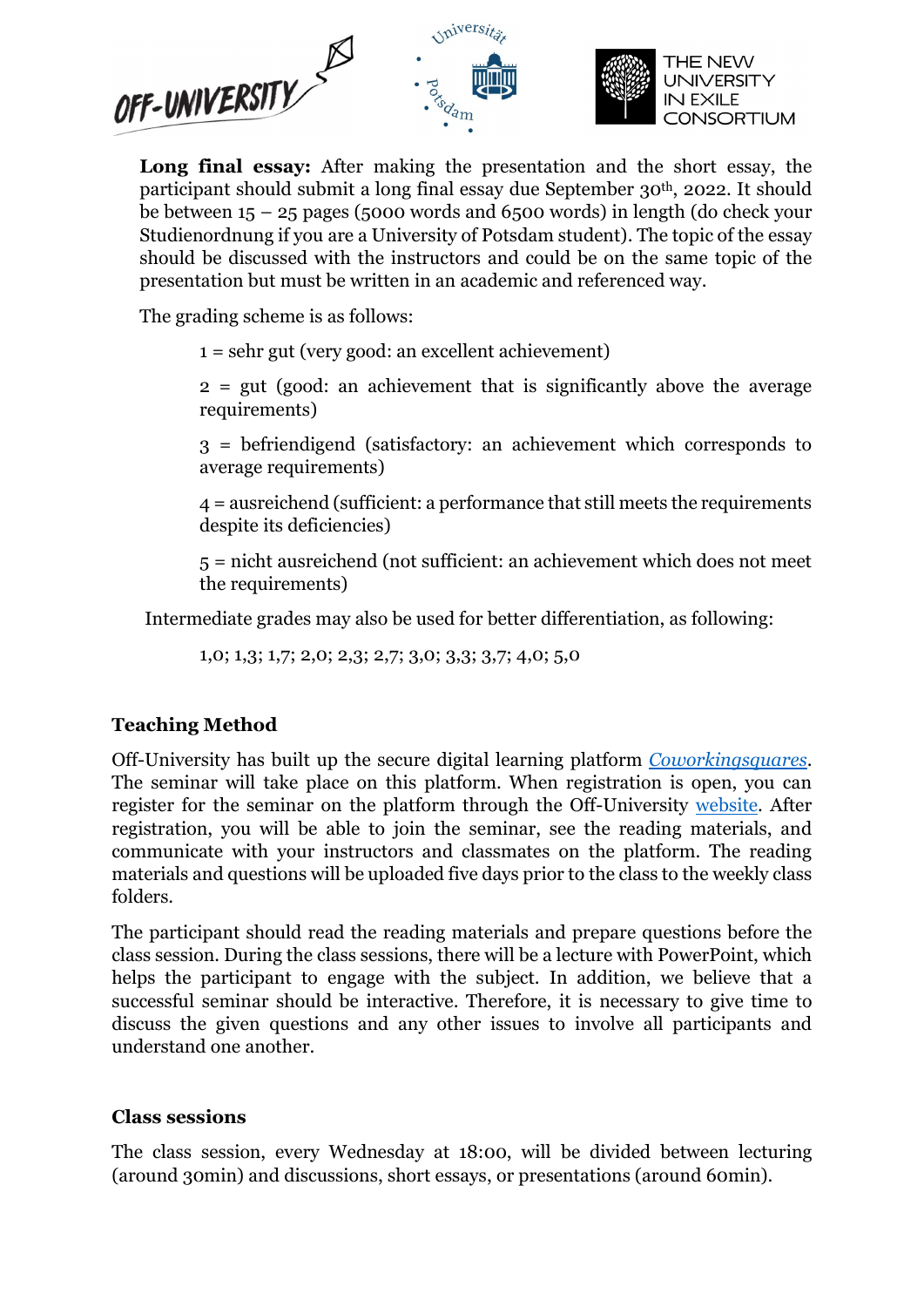



# Online Consultation

The participant can contact the instructors on the platform Coworkingsquares via direct message or arrange office hour for online consultation with the instructors. All meetings will take place on this online education platform.

inivers

# Seminar Outline:

### Week 1: Introduction to the Seminar. The Formation of the Middle Eastern States (Kzzo and Darwich)

The first session provides a brief overview of the seminar. A general historical and geographic introduction to the Middle East is also provided. It will offer a view of the formation of the Middle Eastern states after the First World War.

### Reading materials:

- Scheffler, Thomas (2003). 'Fertile Crescent', 'Orient', 'Middle East': The Changing Mental Maps of Southwest Asia. In European Review of History: Revue europeenne d'histoire <https://doi.org/10.1080/1350748032000140796>
- Yilmaz, Huseyin (2012). The Eastern Question and the Ottoman Empire: The Genesis of the Near and Middle East in the Nineteenth Century. In Michael E. Bonine, Abbas Amanat and Michael Ezekiel Gasper, Is There a Middle East? The Evolution of a Geopolitical Concept, pp. 11-35. Stanford: Stanford University Press.

### Week 2: Identities, Orientalism, and Archaeology (Kzzo and Darwich)

This session will spotlight the different aspects of identity, such as religious identity, ethnic/national identity, and cultural identity. In addition, the session will highlight the history of orientalism and its relationship with archaeology.

### Reading materials:

- Abdel-Fattah, Nabil (2021). Tangible Heritage and Identity: Identity of Place and Identity of People. ASO Studies < https://asostudies.com/en/node/233>
- Nielsen, Robert (2017). The Invention of Nationalism. In Whistling In The Wind. Economics, Politics, Religion and Esperanto <https://whistlinginthewind.org/2017/04/23/theinvention-of-nationalism/>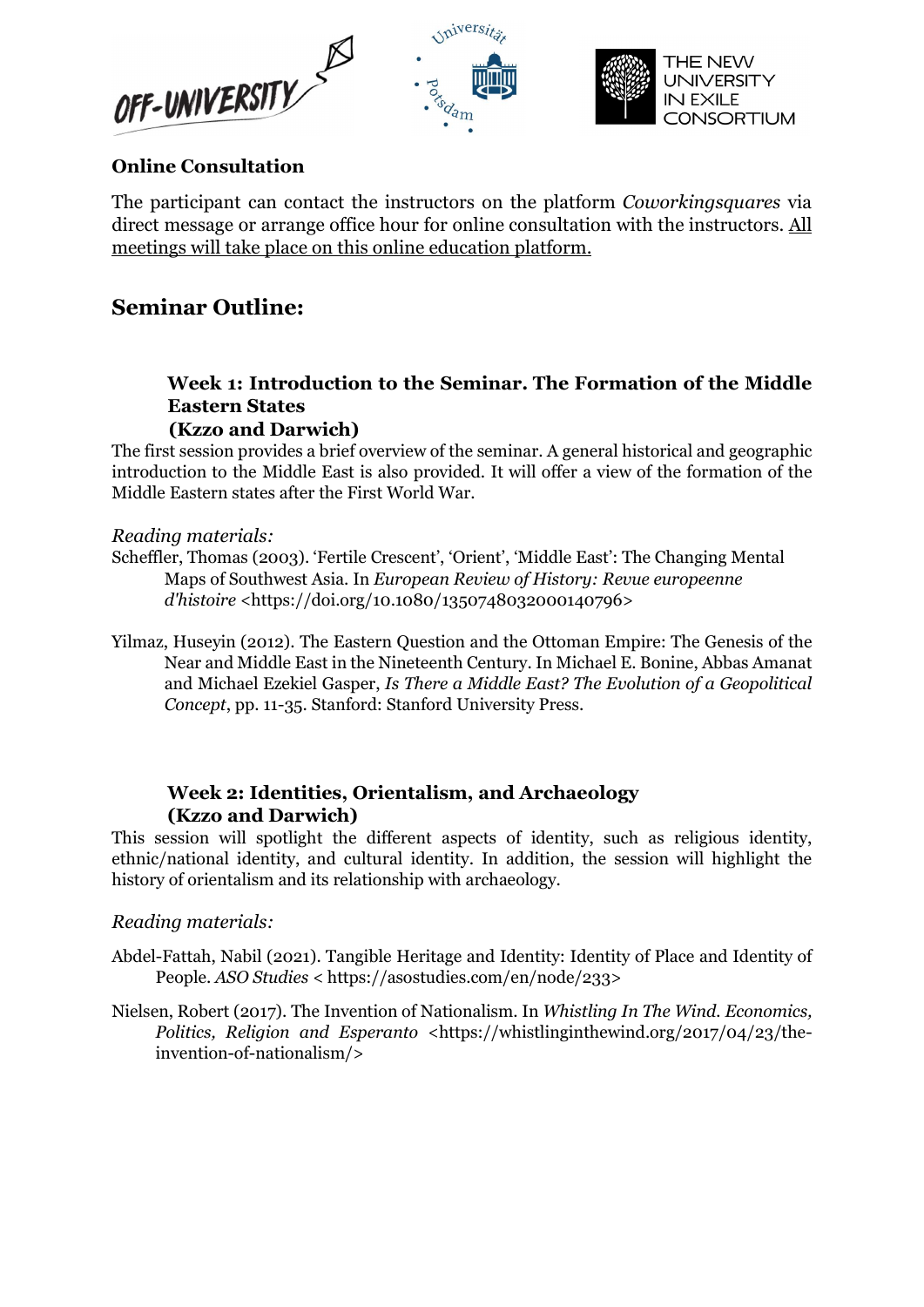

### Week 3: The Beginning of Archaeological Excavations in Egypt (Kzzo)

This session will offer the participants a panoramic view about the beginning of the interest to explore the Near East by Western countries, starting from Napoleon's Campaign to Egypt and the publication of La Description de l'Égypte.

### Reading materials:

- Bard, Kathryn A. (2007). An Introduction to the Archaeology of Ancient Egypt. Victoria: Blackwell Publishing. (from p. 3 Parag. "1.2. Egyptian Archaeology" to p. 21)
- Tyldesley, Joyce (2014). Egypt. In Paul Bahn, The History of Archaeology: An introduction, pp. 73-89. London and New York: Routledge.
- Hassan, Fekri A. (2011). Imperialist Appropriations of Egyptian Obelisks. In David Jeffreys, Views of Ancient Egypt since Napoleon Bonaparte: imperialism, colonialism and modern appropriations, pp. 19-68. London and New York: Routledge. (Optional reading)

### Week 4: Archaeological Excavations in the Middle East before the First World War (Darwich)

This session will concentrate on the beginning of the excavations in Iraq, Anatolia, Iran, and the Levant in the mid-19th century. In addition, it will deal with the issue of how the local governors and European empires dealt with the excavations in the Near East.

### Reading materials:

Bahrani, Zainab; Çelik, Zeynep and Eldem, Edhem (2011). Scramble for the Past: A Story of Archaeology in the Ottoman Empire, 1753-1914. Istanbul: SALT Galata.

Jane Mclntosh (2014). Western and Southern Asia. In Paul Bahn, The History of Archaeology. An Introduction. Pp. 90-118. New York: Routledge.

[Groups and topics of presentation to be submitted before the 5th session]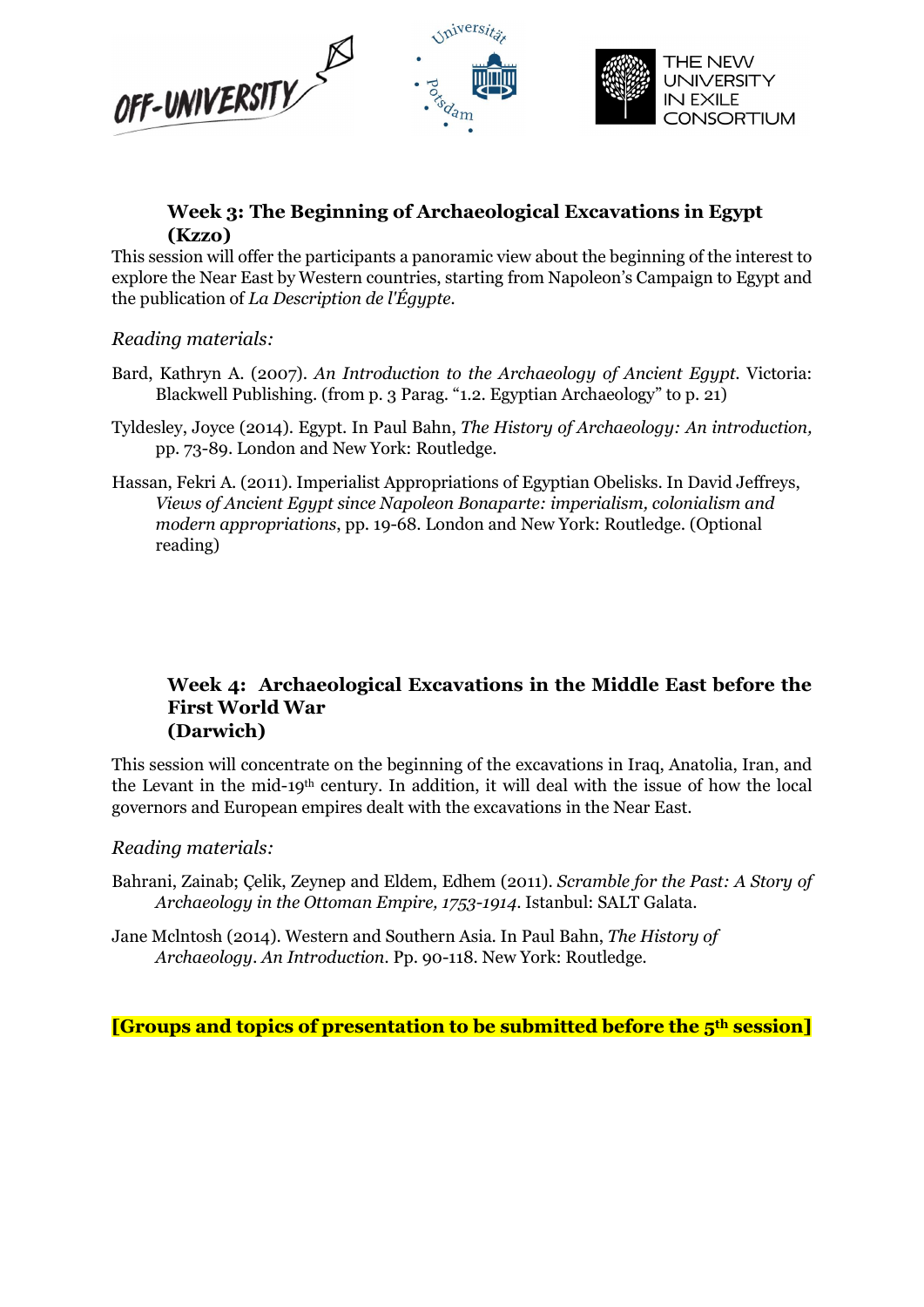

### Week 5: Ancient Languages: Writing and Deciphering (Darwich)

Language is the principal tool to distinguish cultures, nations, and identities. As a result of the excavations in the Near East, we gained knowledge about forgotten languages such as ancient Egyptian and its Hieroglyphic writing, Sumerian and Akkadian and their cuneiform writing.

This session will concentrate on discovering and deciphering these languages.

### Reading materials:

Haarmann, Harald (1991). Universalgeschichte der Schrift. Frankfurt /New York: Campus Verlag.

Reading the past: ancient writing from cuneiform to the alphabet. Introduced by J.T. Hooker (1990). Berkeley: University of California Press/British Museum.

### Week 6: Peoples and Languages (Darwich)

As a consequence of the previous session, this session will offer a more extensive view of the languages in the Near East and their classifications.

### Reading materials:

- Cathcart, Kevin J. (2011). The Earliest Contributions to the Decipherment of Sumerian and Akkadian. In Cuneiform Digital Library Journal, Version 3 http://www.cdli.ucla.edu/pubs/cdlj/2011/cdlj2011\_001.html. 1-12.
- Sayce, Archibald Henry (1908). The Archaeology of the Cuneiform Inscriptions, 2nd edn. London. P. 7-36.

# Week 7: This session will be dedicated to presentations and discussions.

#### (Kzzo and Darwich)

This session will be dedicated to participants' presentations and discussions about the different arguments related to the previous sessions.

### Reading materials:

- Huehnergard, John. 1992. "Languages: Introductory Survey." In David Noel Freedman ed., The Anchor Bible Dictionary, vol. 4. Edited, 155–70. New York: Doubleday.
- Rubio, Gonzalo (2007). The Languages of the Ancient Near East. In Daniel Snell ed., A Companion to the Ancient Near East.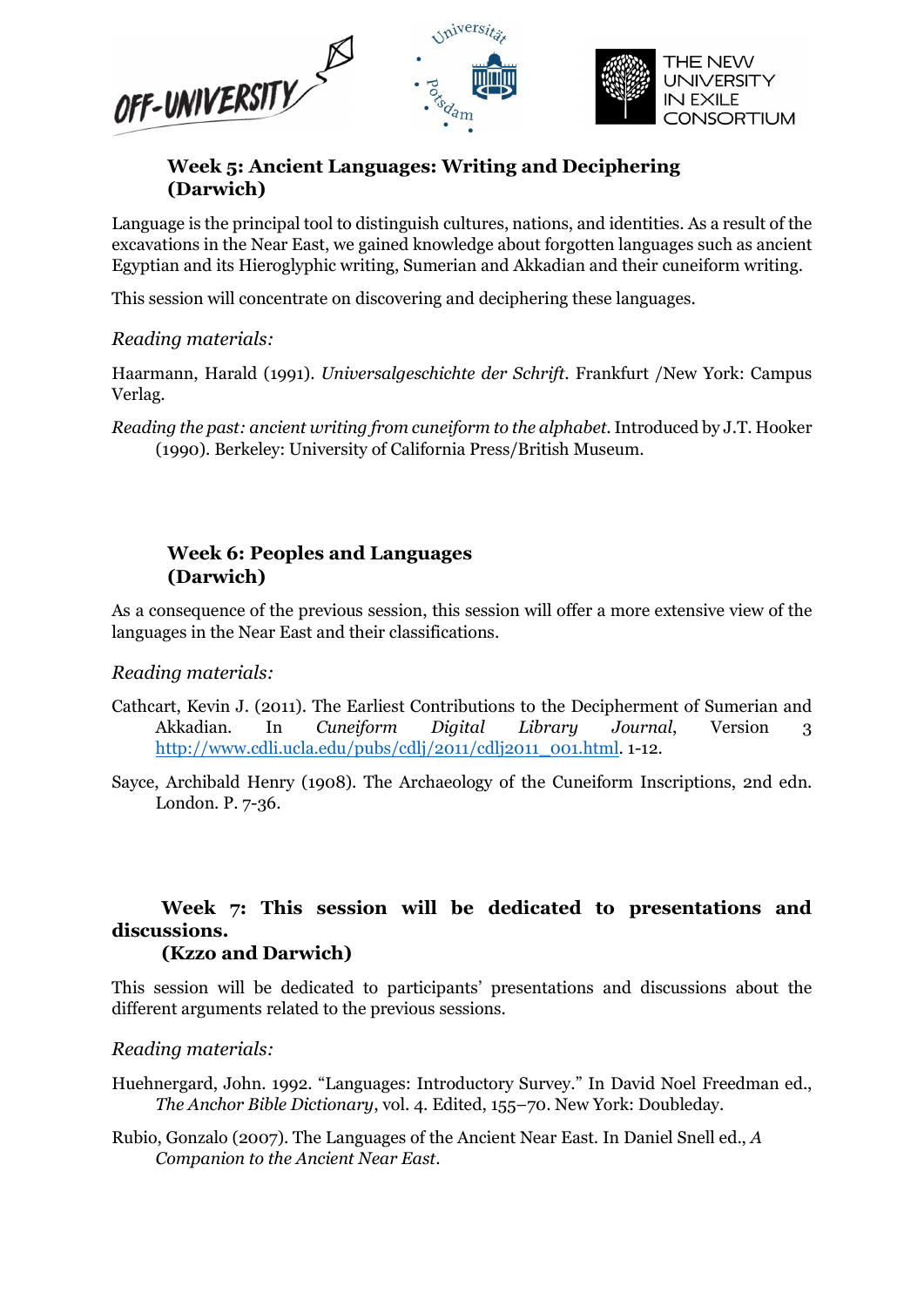

# Week 8: Middle Eastern Museums from Nationalism to Universalism

### (Kzzo)

This session will focus on the first museums (such as Egyptian Museum, Iraq Museum, and Damascus Museum) in the Middle East, founded during the colonial period, and their relationship with the national identity.

Then we will move to the more recent museums founded in the Arab Gulf countries, especially Louvre Abu Dhabi, where another identity was emphasized (universalism).

### Reading materials:

- Exell, Karen and Rico, Trinidad (2014). Cultural Heritage in the Arabian Peninsula: Debates, Discourses and Practices. New York: Routledge (2nd ed. 2016).
- Kzzo, Ahmed Fatima (2014). The Image of Arab Museums. Some considerations about the Presentation of Arab Museums in Internet Sites: in Proceeding of the 8th International Congress on the Archaeology of the Near East 30th April – 4th May 2012, Vol. 3, pp. 295-308.
- Qassar, Hiba (2020). Politics, identity and the social role of museums in Syria, Museum Management and Curatorship, DOI: 10.1080/09647775.2020.1723131.

### Week 9: Education Systems and Archaeology

### (Kzzo)

The session will concentrate on the education systems in Syria, Iraq, and Saudi Arabia. It will display how history became narrated in the history textbooks of these countries.

Reading materials:

- Archaeology under Fire. Nationalism, Politics and Heritage in the Eastern Mediterranean and Middle East. Edited by Lynn Meskell (1998). London: Routledge.
- Kzzo, Ahmed Fatima (2016). The Ancient Past in the East, from the East: An Oriental Perspective (Syria, Saudi Arabia), Proceedings of the 9th International Congress on the Archaeology of the Ancient Near East, Vol. 1: 379-393.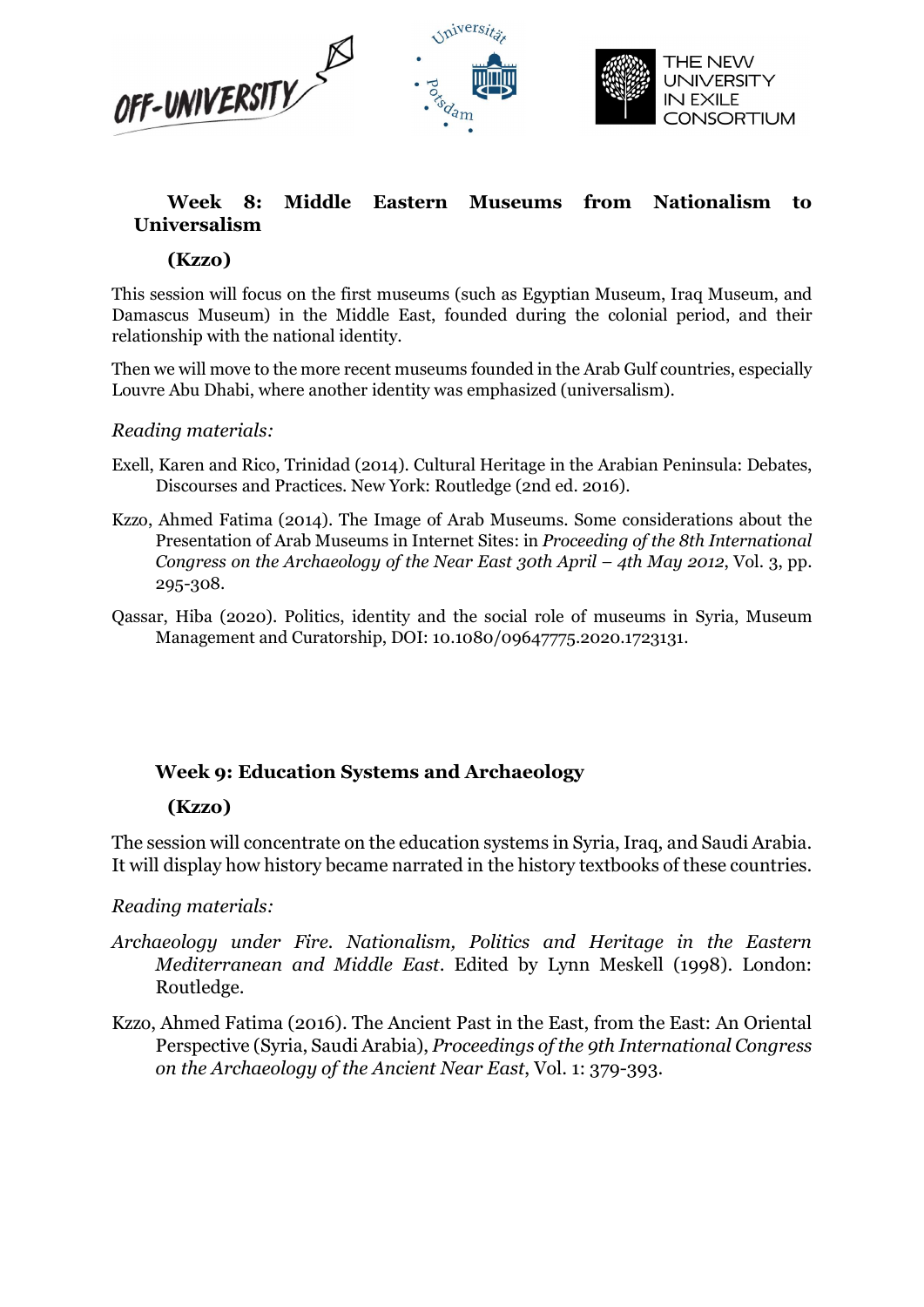



# Week 10: Manuscripts and Archaeology (Kzzo and Darwich)

At the beginning of the ancient Near Eastern archaeology, the Bible and classical history writings, such as Herodotus, were the primary resources. Instead, the medieval manuscripts or writings in local Middle Eastern languages were ignored. This session will offer the occasion to spotlight the most important Middle Eastern manuscripts and writings that deal with antiquities.

### Reading materials:

- El Daly, Okasha (2005). Egyptology: The Missing Millennium Ancient Egypt in Medieval Arabic Writings. London and New York: Routledge.
- Kzzo, Ahmed Fatima (2018). A Description before the "Description de l'Égypte". Abd al-Latif al-Baghdai's Book on Egypt, A Oriente del Delta: Scritti sull'Egitto ed il Vicino Oriente antico in onore di Gabriella Scandone Matthiae, Contributi e Materiali di Archeologia Orientale, XVIII, pp. 287-294.

# Week 11: Political Parties and their Views on History and Archaeology (Kzzo and Darwich)

Political parties are the result of the societies' movements and reflect the orientation of their community. In the Middle East , different political parties exist, which have their own view of history. For example, the Syrian Social Nationalist Party distinguishes the "Greater Syria" (Syria, Iraq, Lebanon, Jordan, Palestine, and Cyprus) as a cultural unit historically separated from the other Arab countries.

This session will focus on the political currents in the Middle East, such as Ocalanisim (from Abdullah Ocalan), Arabism, Syrianism, and Islamism and their position from history.

#### Reading materials:

Kzzo, Ahmed Fatima (2020). The Future of the Past: How the Past Contributes to the Construction of Syrian National Identity. In Lorenzo Verderame and Agnès Garcia-Ventura, Perspectives on the History of Ancient Near Eastern Studies. Pennsylvania: Pennsylvania State University.